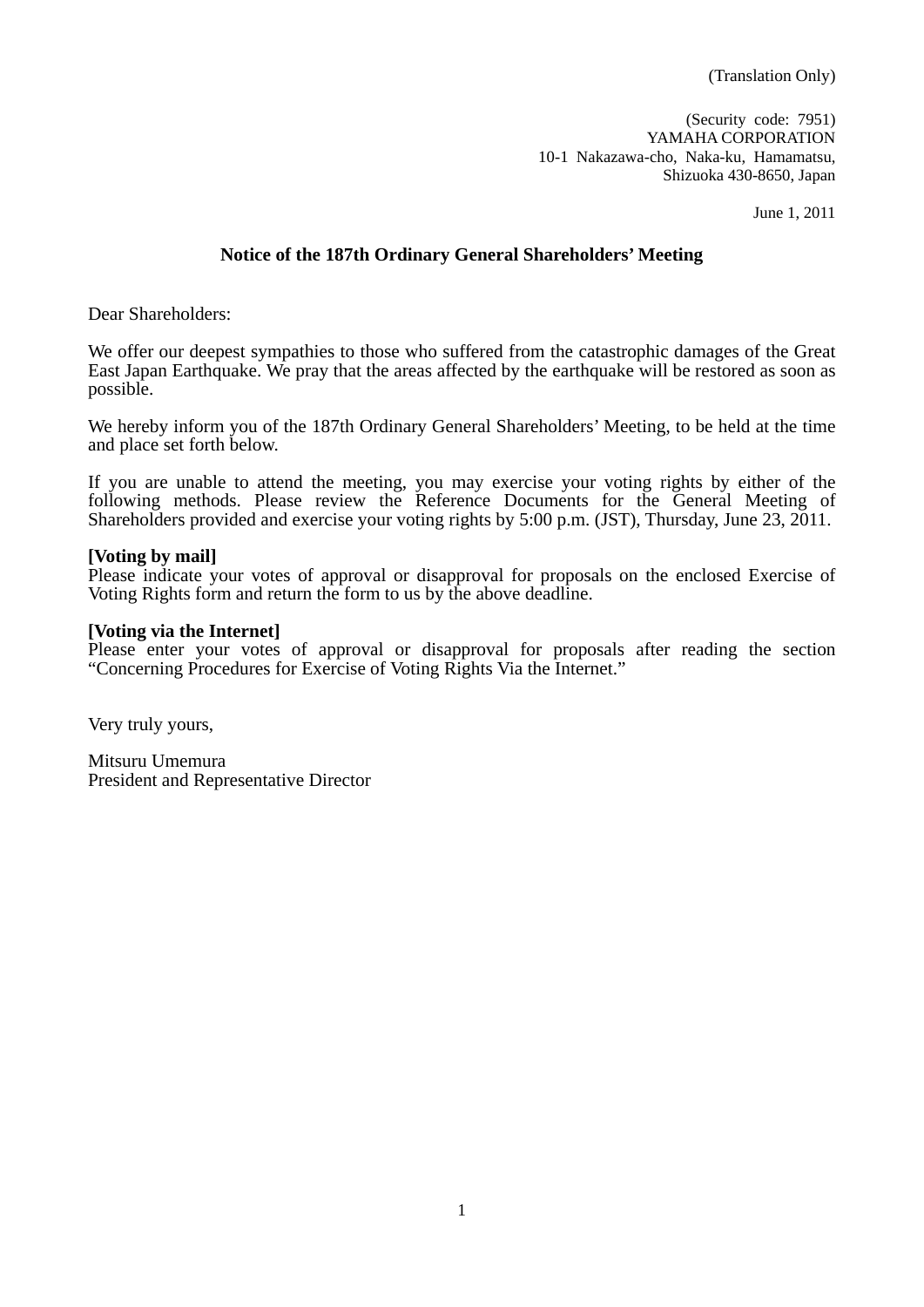### **The 187th Ordinary General Shareholders' Meeting**

1. Date and time: Friday, June 24, 2011 at 10:00 a.m.

2. Location: First floor of Building No. 18 10-1 Nakazawa-cho, Naka-ku, Hamamatsu, Shizuoka, Japan

(Please refer to map in Japanese original)

## 3. Agenda of the meeting

Matters to be reported:

- 1. The Business Report, the Consolidated Financial Statements, and the Audit Reports of the Consolidated Financial Statements by the Independent Auditor and the Board of Corporate Auditors, for the 187th Fiscal Year (from April 1, 2010 through March 31, 2011).
- 2. The Non-consolidated Financial Statements for the 187th Fiscal Year (from April 1, 2010 through March 31, 2011)

Matters to be resolved:

- Proposal 1 Appropriation of Surplus
- Proposal 2 Election of Five Directors
- Proposal 3 Election of Three Corporate Auditors
- Proposal 4 Payment of Bonuses to Directors and Corporate Auditors
- 4. Predetermined terms of the convening
- (1) If you do not indicate your vote of approval or disapproval for any proposal on the Exercise of Voting Rights form, you will be deemed to have approved that proposal.
- (2) Handling of voting several times
	- 1) When voting rights are exercised more than once via the Internet, the vote that arrives the latest will be deemed the valid one.
	- 2) When a shareholder exercises voting rights via the Internet and by the Exercise of Voting Rights form, the vote via the Internet will be deemed the valid one.
- (3) When a shareholder exercises voting rights by proxy at the meeting, the shareholder may appoint one shareholder with voting rights to act as his or her proxy. If you wish to exercise your voting rights by proxy at the meeting, please submit to the Company your Exercise of Voting Rights form together with a document evidencing the Proxy's power of representation for the meeting.
- 5. Other matters in relation to this Notice

 From among the documents to be provided with this Notice, the "Notes to the Consolidated Financial Statements" and "Notes to the Non-Consolidated Financial Statements" are not included in the "Yamaha Report for the 187th Fiscal Year" attached hereto. These documents are disclosed on our Internet website (http://jp.yamaha.com/) in accordance with laws and ordinances and the provisions of Article 18 of the Articles of Incorporation.

Notes: 1. For those attending, please present the enclosed Exercise of Voting Rights form at the reception desk on arrival at the meeting.

<sup>2.</sup> If the Reference Documents for the General Meeting of Shareholders and the Attached Documents are amended, the amended items will be announced on our Internet website (http://jp.yamaha.com/).

<sup>3.</sup> This document has been translated from the Japanese original for reference purposes only.

In the event of any discrepancy between this translated document and the Japanese original, the original shall prevail.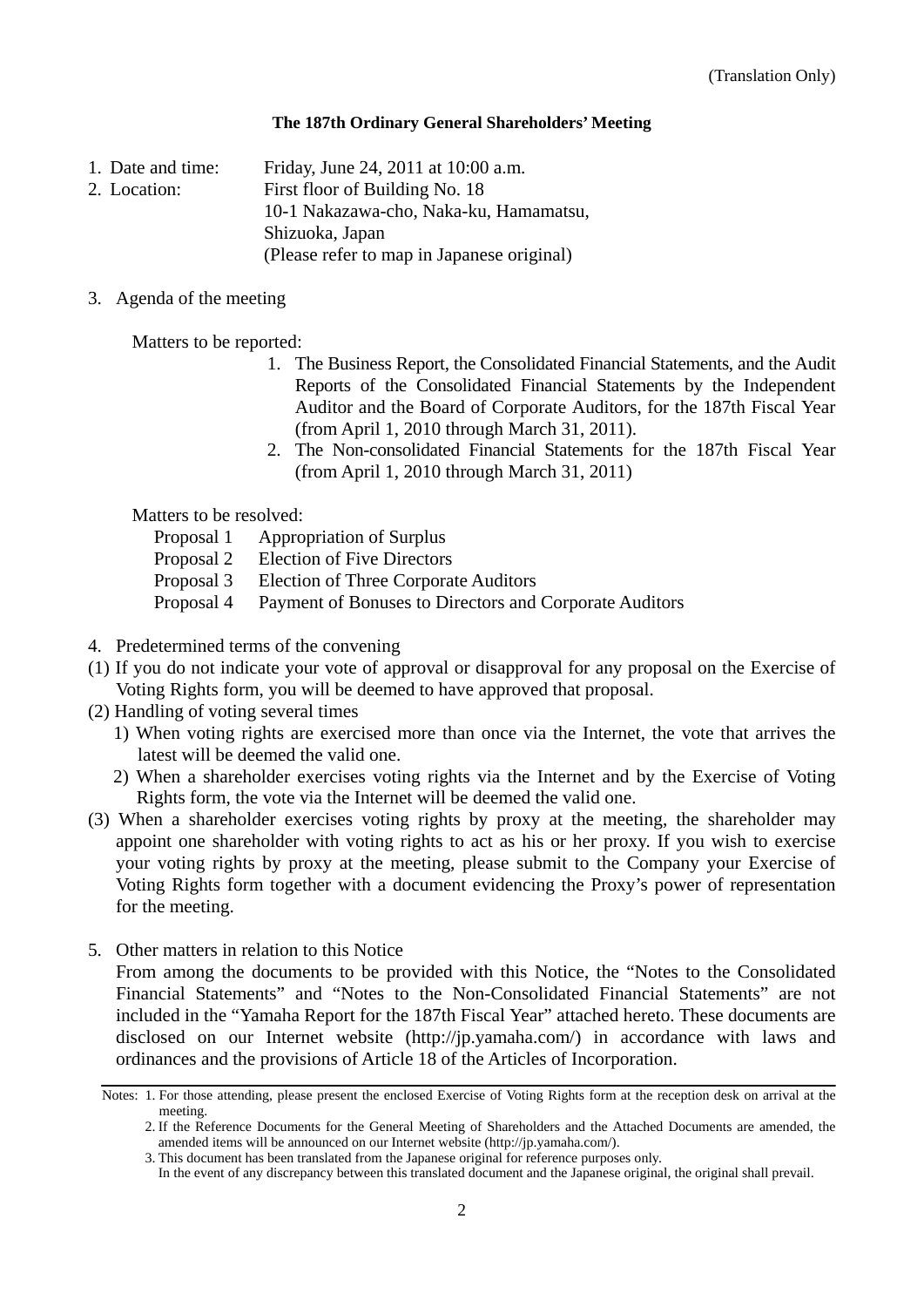## **Reference Documents for the General Meeting of Shareholders**

## **Proposals and Reference Information**

**Proposal 1** –Appropriation of Surplus

We will propose the appropriation of surplus as follows.

Taking into account the improvement of consolidated return on equity, and based on the level of the medium-term consolidated profits, the Company is adopting a basic policy of ensuring appropriate internal reserves in order to strengthen its operating base, such as R&D, sales investments, and capital investments, and of paying dividends that closely reflect the consolidated operating results.

We will propose the following as the year-end dividend for the 187th fiscal year, in consideration of the consolidated operating results for the year.

- (1) Type of assets for dividends Cash
- (2) Allotment of assets for dividends to shareholders and the total amount of dividends Year-end dividend: 5.00 yen per share of common stock of the Company Total amount of dividends: 968,217,980 yen

As a result, the annual dividend, combined with the interim dividend of 5.00 yen per share, amounts to 10.00 yen.

(3) Effective date of distribution of surplus

June 27, 2011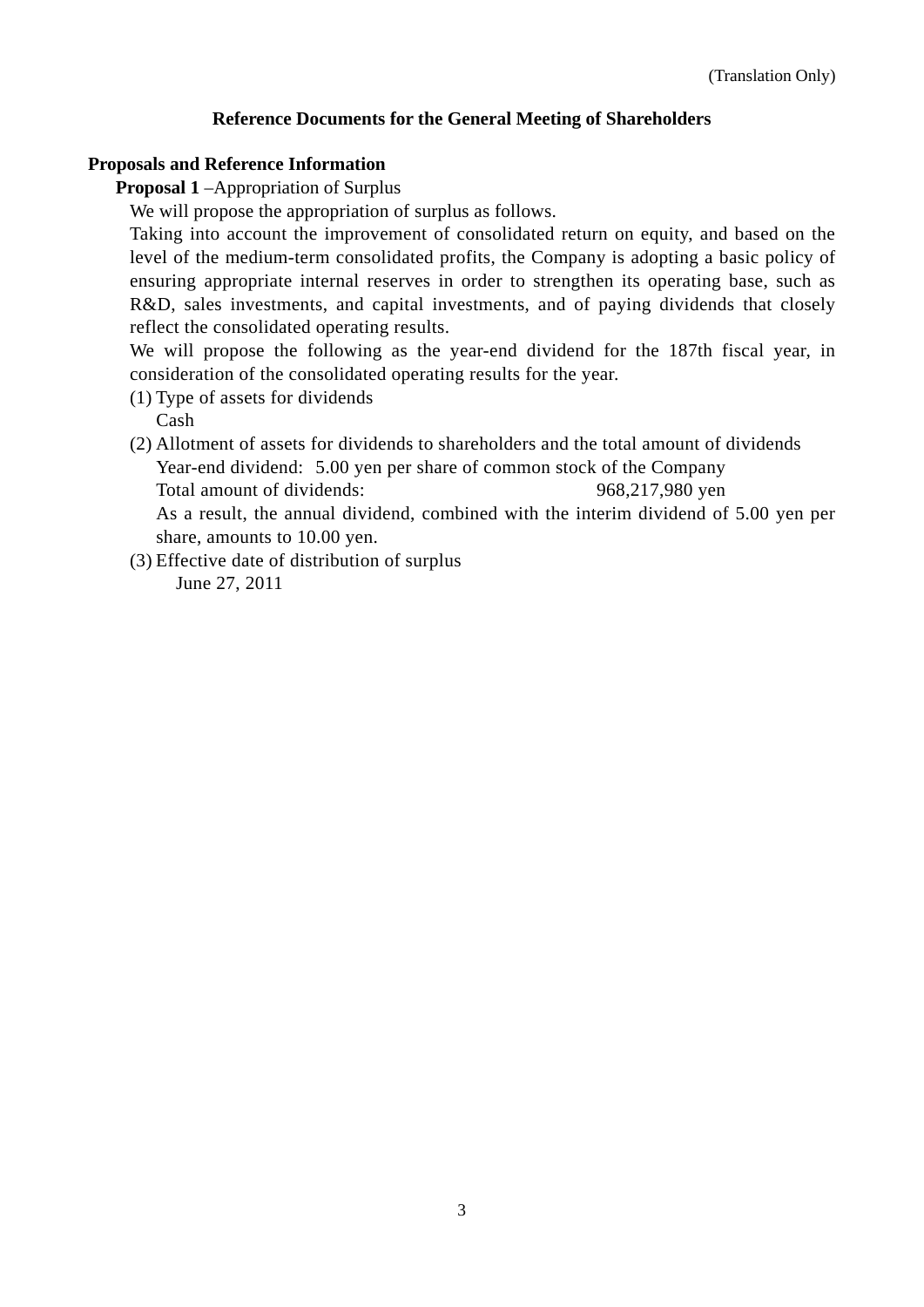# **Proposal 2** – Election of Five Directors

All of the five directors will complete their respective terms of office at the conclusion of this meeting. Accordingly, we shall propose the election of five directors.

|                | Name                                   | The those below hotel the hominees for those positions.<br>Brief personal history; position; charge; and important |                                                 | No. of the             |
|----------------|----------------------------------------|--------------------------------------------------------------------------------------------------------------------|-------------------------------------------------|------------------------|
| No.            | (Date of Birth)                        |                                                                                                                    | concurrent duties                               | Company shares<br>held |
| 1              | Mitsuru Umemura<br>(March 6, 1951)     | April 1975:                                                                                                        | Entered the Company                             |                        |
|                |                                        | April 2000:                                                                                                        | President and Director of Yamaha                |                        |
|                |                                        |                                                                                                                    | Corporation of America                          |                        |
|                |                                        |                                                                                                                    | February 2001: Executive Officer of the Company |                        |
|                |                                        | May 2003:                                                                                                          | <b>General Manager of Musical Instruments</b>   | 30,700                 |
|                |                                        |                                                                                                                    | Group                                           |                        |
|                |                                        | June 2003:                                                                                                         | Senior Executive Officer                        |                        |
|                |                                        | June 2006:                                                                                                         | <b>Managing Director</b>                        |                        |
|                |                                        | June 2007:                                                                                                         | President and Representative Director           |                        |
|                |                                        |                                                                                                                    | (to the present)                                |                        |
|                | Hiroo Okabe<br>(November 15, 1951)     | April 1974:                                                                                                        | Entered the Company                             |                        |
|                |                                        | April 2000:                                                                                                        | General Manager of Wind & Educational           |                        |
|                |                                        |                                                                                                                    | <b>Musical Instruments Division</b>             |                        |
| $\overline{2}$ |                                        | June 2003:                                                                                                         | <b>Executive Officer</b>                        |                        |
|                |                                        |                                                                                                                    | November 2003: Vice General Manager of Musical  | 18,500                 |
|                |                                        |                                                                                                                    | <b>Instruments Group</b>                        |                        |
|                |                                        | June 2006:                                                                                                         | Director                                        |                        |
|                |                                        | June 2007:                                                                                                         | Director and Managing Executive Officer         |                        |
|                |                                        |                                                                                                                    | (to the present)                                |                        |
|                | Motoki Takahashi<br>(December 4, 1951) | April 1974:                                                                                                        | <b>Entered the Company</b>                      |                        |
|                |                                        | <b>August 1999:</b>                                                                                                | President and Director of Yamaha Europe         |                        |
| 3              |                                        |                                                                                                                    | GmbH                                            |                        |
|                |                                        |                                                                                                                    | February 2001: Executive Officer of the Company |                        |
|                |                                        | May 2006:                                                                                                          | <b>General Manager of Corporate Planning</b>    | 9,800                  |
|                |                                        |                                                                                                                    | Division                                        |                        |
|                |                                        | June 2007:                                                                                                         | Director and Executive Officer                  |                        |
|                |                                        | June 2009:                                                                                                         | Director and Managing Executive Officer         |                        |
|                |                                        |                                                                                                                    | (to the present)                                |                        |

The table below lists the nominees for those positions.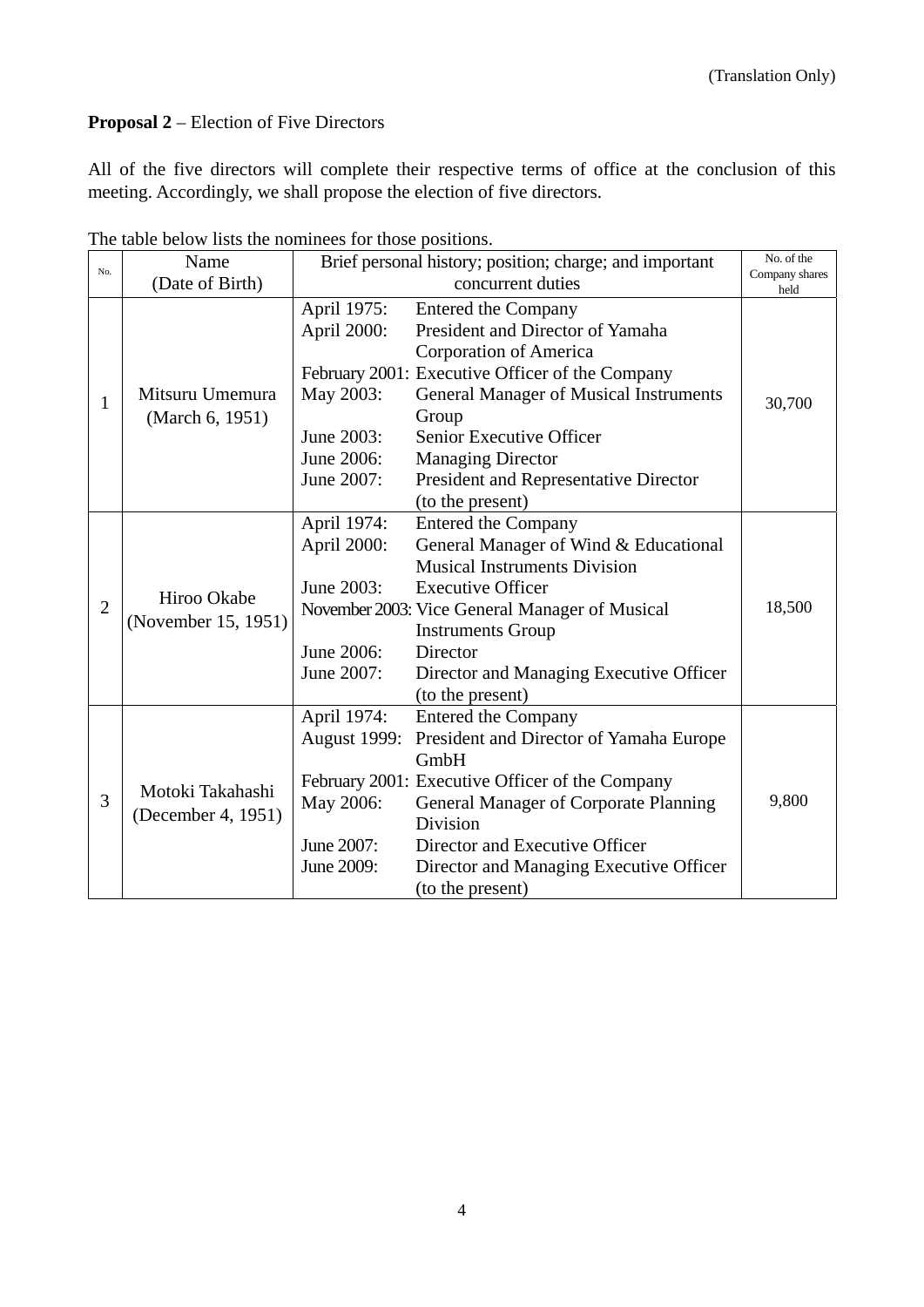|                | Name                                     | Brief personal history; position; charge; and important |                                                    | No. of the             |
|----------------|------------------------------------------|---------------------------------------------------------|----------------------------------------------------|------------------------|
| No.            | (Date of Birth)                          | concurrent duties                                       |                                                    | Company shares<br>held |
|                |                                          |                                                         | September 1983: Entered Arthur Andersen            |                        |
|                |                                          | March 1987:                                             | Registered as Certified Public Accountant          |                        |
|                |                                          |                                                         | August 2002: Established Kitamura Certified Public |                        |
|                |                                          |                                                         | <b>Accounting Office</b>                           |                        |
|                |                                          |                                                         | (to the present)                                   |                        |
|                |                                          | June 2004:                                              | Corporate Auditor of Rohm Co., Ltd.                |                        |
|                |                                          |                                                         | (Outside Corporate Auditor)                        |                        |
|                |                                          |                                                         | (to the present)                                   |                        |
|                |                                          | December 2005: Director of MonotaRO Co., Ltd. (Outside  |                                                    |                        |
|                |                                          |                                                         | Director)                                          | $\theta$               |
|                |                                          |                                                         | (to the present)                                   |                        |
|                |                                          | June 2006:                                              | Supervising Officer of MID REIT, Inc.              |                        |
| $\overline{4}$ | Haruo Kitamura                           |                                                         | (to the present)                                   |                        |
|                | (August 21, 1958)                        | June 2009:                                              | Corporate Auditor of the Company                   |                        |
|                |                                          |                                                         | (Outside Corporate Auditor)                        |                        |
|                |                                          | June 2010:                                              | (to the present)                                   |                        |
|                |                                          |                                                         | Director of the Company (Outside                   |                        |
|                |                                          |                                                         | Director)                                          |                        |
|                |                                          |                                                         | (to the present)                                   |                        |
|                |                                          | (Important concurrent duties)                           |                                                    |                        |
|                |                                          | Certified Public Accountant (Kitamura CPA office)       |                                                    |                        |
|                |                                          | Corporate Auditor of ROHM Co., Ltd. (Outside            |                                                    |                        |
|                |                                          | Corporate Auditor)                                      |                                                    |                        |
|                |                                          | Director of MonotaRO Co., Ltd. (Outside Director)       |                                                    |                        |
|                |                                          |                                                         | Supervising Officer of MID REIT, Inc.              |                        |
|                | Hiroyuki Yanagi *<br>(November 20, 1954) | April 1978:                                             | Entered Yamaha Motor Co., Ltd.                     |                        |
|                |                                          | March 2007:                                             | <b>Executive Officer of Yamaha Motor</b>           |                        |
|                |                                          | <b>March 2009:</b>                                      | Senior Executive Officer of Yamaha Motor           |                        |
|                |                                          | <b>March 2010:</b>                                      | President and Representative Director of           |                        |
|                |                                          | <b>March 2010:</b>                                      | Yamaha Motor                                       | $\overline{0}$         |
| 5              |                                          |                                                         | (to the present)                                   |                        |
|                |                                          |                                                         | President and Chief Executive Officer of           |                        |
|                |                                          |                                                         | Yamaha Motor                                       |                        |
|                |                                          |                                                         | (to the present)                                   |                        |
|                |                                          | (Important concurrent duties)                           |                                                    |                        |
|                |                                          | President and Representative Director of Yamaha Motor   |                                                    |                        |
|                |                                          | Co., Ltd.                                               |                                                    |                        |

Notes:

1. The nominee for director who has special interests in the Company is as follows: Hiroyuki Yanagi

Hiroyuki Yanagi doubles as President and Representative Director of Yamaha Motor Co., Ltd., with which the Company conducts transactions for the lease of real estate, etc.

- 2. Haruo Kitamura and Hiroyuki Yanagi are nominees for outside director.
- 3. Special notes concerning the nominee for outside director:

Haruo Kitamura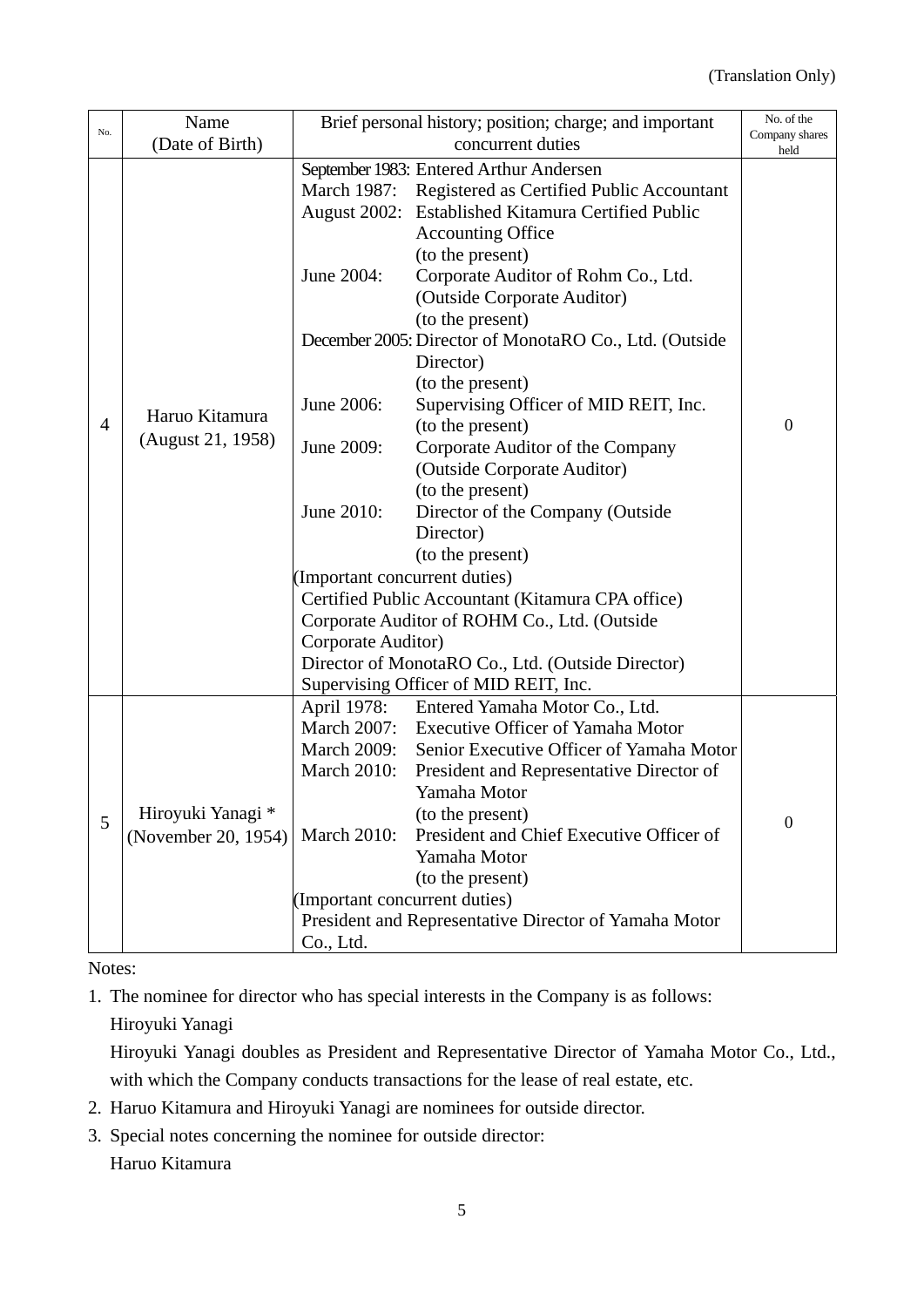- 1) He has never been involved in corporate management in any capacity other than as an outside director or outside corporate auditor. We anticipate that he will supervise and advise the management of the Company based on his longstanding experience and expertise as a certified public accountant. Therefore, we will propose that he be elected as an outside director.
- 2) His term of office as an outside corporate director of the Company will be one year at the conclusion of this Ordinary General Shareholders' Meeting.
- 3) He entered into an agreement with the Company to limit the liability for damage stipulated in Article 423, Paragraph 1 of the Corporate Law. The maximum amount of liability under the agreement is the minimum amount stipulated in laws and regulations. If his re-election is approved, we will renew the liability limitation agreement under the same conditions.
- 4) The Company files documentation with the Tokyo Stock Exchange to establish that he is an independent officer under the provisions set forth by the Tokyo Stock Exchange.

Hiroyuki Yanagi

- 1) We anticipate that he, from his standpoint as a corporate manager as president and representative director of Yamaha Motor Co., Ltd., will supervise and advise the management of the Company and improve the value of the Yamaha brand, which both Yamaha Motor Co., Ltd. and the Company use in common. Therefore, we will propose that he be elected as an outside director.
- 2) He served as an executive of business operations (employee) of Yamaha Motor Co., Ltd., a former affiliate of the Company, within the past five years.
- 3) If he is elected as director, the Company will enter into an agreement with him to limit the liability for damage stipulated in Article 423, Paragraph 1 of the Corporate Law. The maximum amount of liability under the agreement will be the minimum amount stipulated in laws and regulations.
- 4. The asterisk (\*) indicates new nominee for director.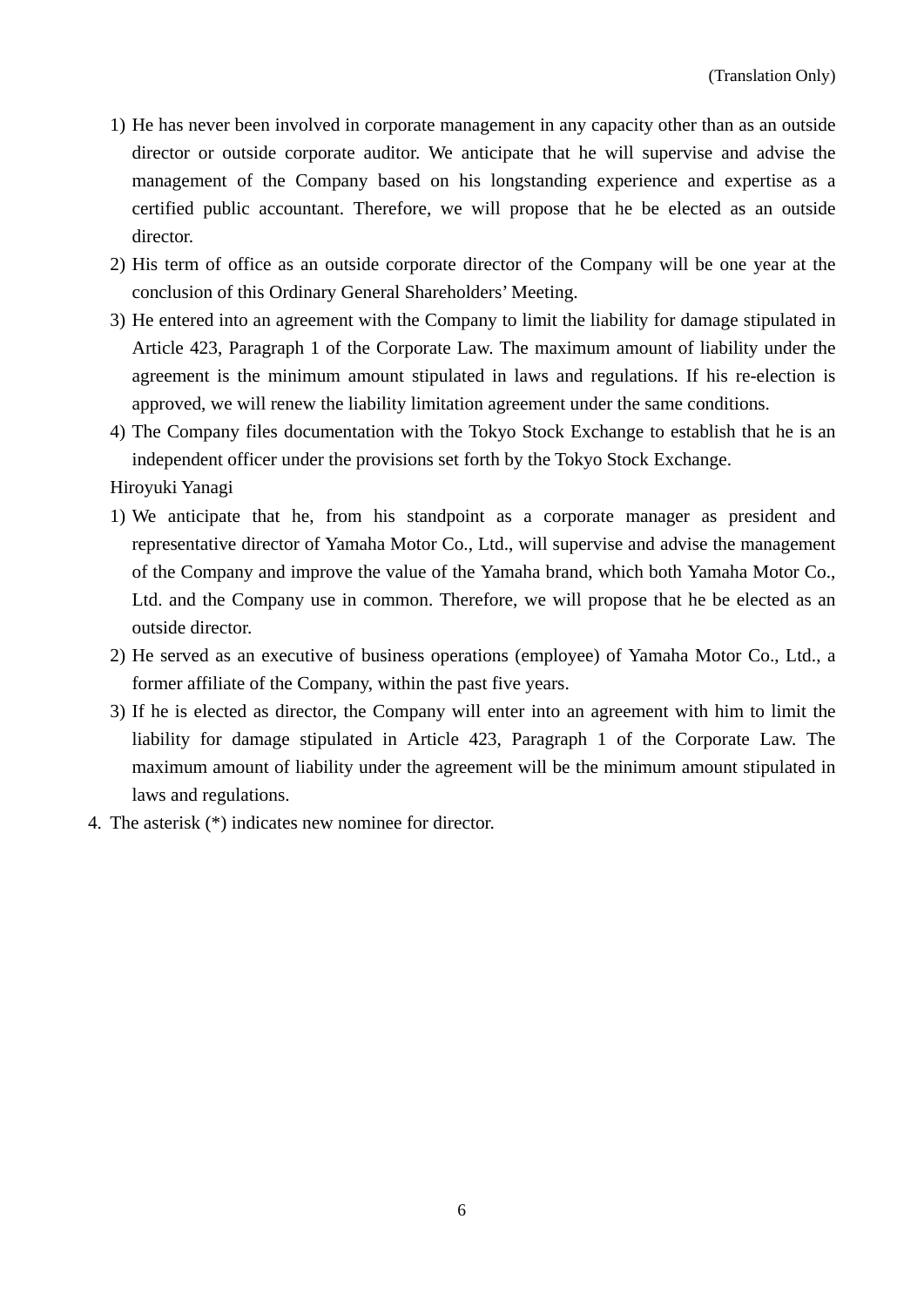# **Proposal 3** – Election of Three Corporate Auditors

Corporate auditors Tokihisa Makino and Kunio Miura will complete their terms of office and Yutaka Kume will resign from office as corporate auditor, respectively, at the conclusion of this meeting. Accordingly, we will propose the election of three corporate auditors. This Proposal was agreed upon in advance by the Board of Corporate Auditors.

| Name                                   | Brief personal history; position; and important concurrent                                |                                                                                                                                                                                                                                                                                                                              | No. of the             |
|----------------------------------------|-------------------------------------------------------------------------------------------|------------------------------------------------------------------------------------------------------------------------------------------------------------------------------------------------------------------------------------------------------------------------------------------------------------------------------|------------------------|
| (Date of Birth)                        | duties                                                                                    |                                                                                                                                                                                                                                                                                                                              | Company shares<br>held |
| Fumio Umeda *<br>(October 12, 1951)    | April 1974:<br>June 2003:<br>August 2009:                                                 | <b>Entered the Company</b><br>General Manager of Accounting and<br><b>Finance Division</b><br>General Manager of Corporate Auditors'                                                                                                                                                                                         | 1,500                  |
|                                        |                                                                                           | Office<br>(to the present)                                                                                                                                                                                                                                                                                                   |                        |
| Takashi Miyazawa *<br>(March 11, 1950) | October 1973:<br>February 1977:<br>July 1993:<br><b>July 2006:</b><br>August 2010:        | Entered Arthur Young & Co.<br>Registered as Certified Public<br>Accountant<br>Entered Showa Ota & Co. (currently<br>Ernst & Young ShinNihon LLC)<br><b>General Manager of International</b><br>Division of Shin Nihon & Co. (currently<br>Ernst & Young ShinNihon LLC)<br>Retired from Ernst & Young ShinNihon<br><b>LLC</b> | $\overline{0}$         |
| Hirohiko Ikeda *<br>(June 21, 1960)    | April 1987:<br>June 1992:<br>April 1993:<br>August 2002:<br>(Important concurrent duties) | Registered as Attorney<br>Joined Oh-Ebashi Law Offices<br>September 1991: Worked for Weil, Gotshal & Manges<br>(U.S.A.)<br><b>Admitted to New York State Bar</b><br>Partner of Oh-Ebashi Law Offices<br>Partner of Oh-Ebashi LPC & Partners<br>(to the present)<br>Attorney (Oh-Ebashi LPC & Partners)                       | $\overline{0}$         |

The table below indicates the nominees for those positions.

Notes:

- 1 The nominees for corporate auditors have no special interests in the Company.
- 2. Takashi Miyazawa and Hirohiko Ikeda are the nominees for outside corporate auditors.
- 3. Special notes concerning the nominees for outside corporate auditors:

Takashi Miyazawa

1) He has never been involved in corporate management. We anticipate, however, that he will make use of the longstanding knowledge and expertise he has acquired through the numerous accounting audits he has conducted on companies over his many years as certified public accountant, for the auditing of the management of the Company. Therefore, we will propose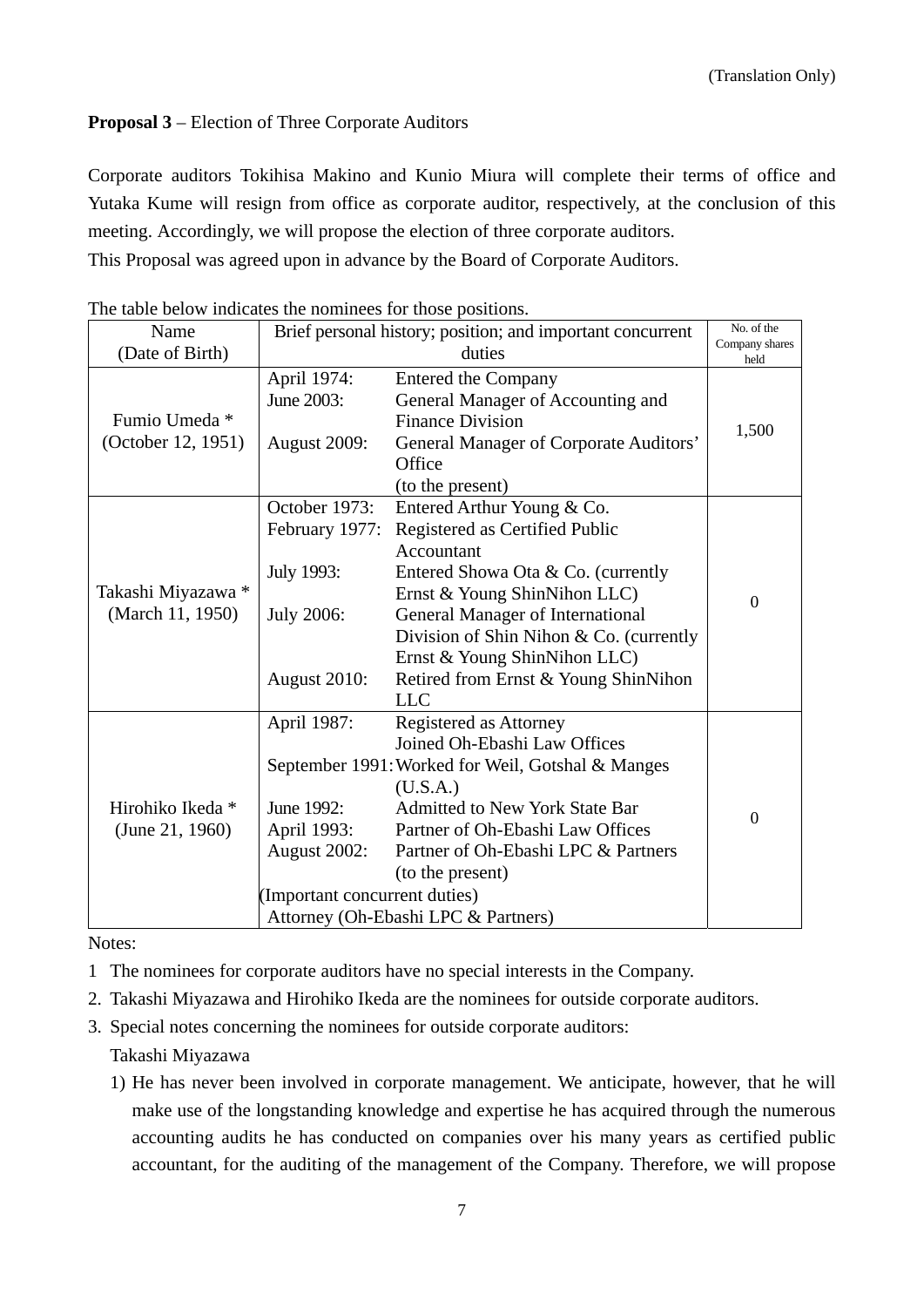that he will be elected as an outside corporate auditor.

- 2) If he is elected as corporate auditor, the Company will enter into an agreement with him to limit the liability for damage stipulated in Article 423, Paragraph 1 of the Corporate Law. The maximum amount of liability under the agreement will be the minimum amount stipulated in laws and regulations.
- 3) If he is elected as corporate auditor, he will be an independent officer under the provisions set forth by the Tokyo Stock Exchange.

Hirohiko Ikeda

- 1) He has never been involved in corporate management. We anticipate, however, that he will make use of the legal expertise and wide range of views he has acquired over his many years as a lawyer, including his detailed knowledge of corporate legal affairs and corporate governance in Japan and abroad, for the auditing of the management of the Company. Therefore, we will propose that he will be elected as an outside corporate auditor.
- 2) If he is elected as corporate auditor, the Company will enter into an agreement with him to limit the liability for damage stipulated in Article 423, Paragraph 1 of the Corporate Law. The maximum amount of liability under the agreement will be the minimum amount stipulated in laws and regulations.
- 3) If he is elected as corporate auditor, he will be an independent officer under the provisions set forth by the Tokyo Stock Exchange.
- 4. The asterisk (\*) indicates new nominees for corporate auditors.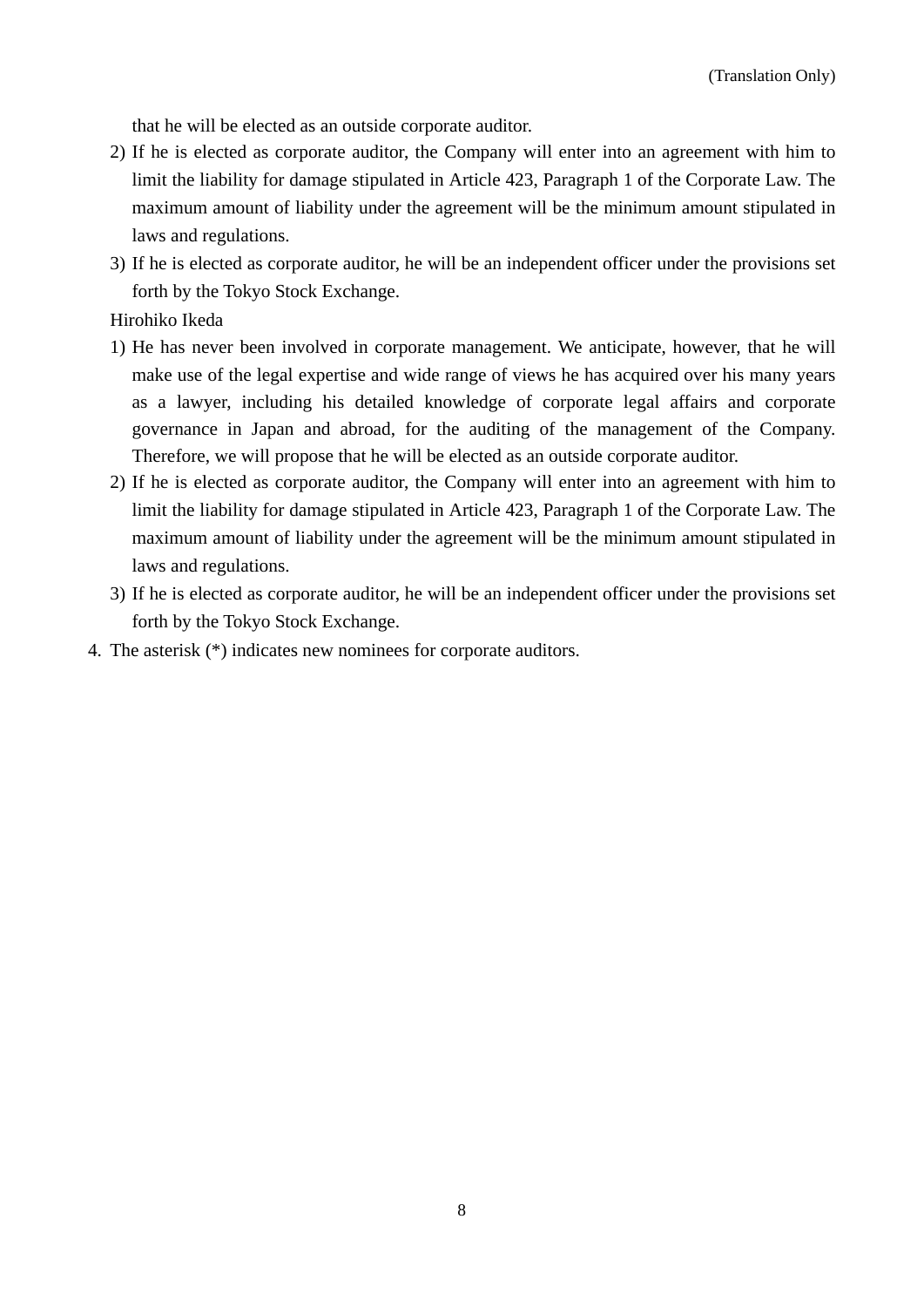# **Proposal 4** – Payment of Bonuses to Directors and Corporate Auditors

In consideration of the consolidated operating results of this fiscal year and other factors, we will propose the payment of bonuses of 29,200,000 yen in the aggregate (21,600,000 yen in the aggregate to directors and 7,600,000 yen in the aggregate to corporate auditors) to three directors (excluding outside directors) and two corporate auditors (excluding outside corporate auditors) in office at the end of this fiscal year, comprehensively.